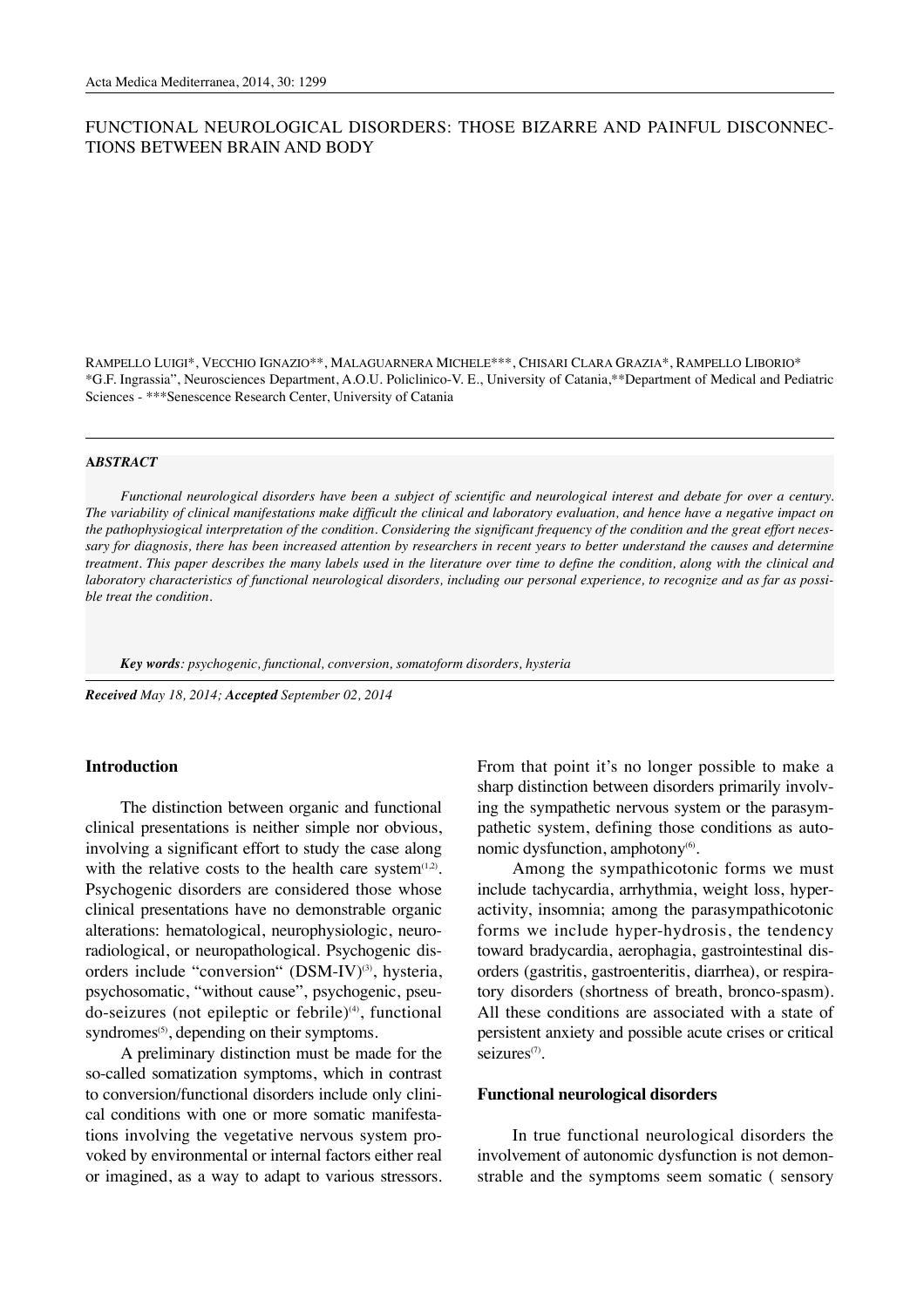and/or motor) or cognitive: local or general asthenia or hypoasthenia, hypo- or anesthesia, paresthesia, pain, more or less selective amnesia disorders, difficulty recognizing, perception disorders (visual, auditory, olfactory), phonatory. It is clear that a diagnosis of functional neurological disorder must be the last considered, after excluding any organic etiopathogenesis; without the current costs incurred by the health care system it isn't possible to exclude all other clinical conditions. Despite the caution in daily clinical study, there remains a certain percentage of error in diagnosis, mistaking organic conditions as functional or vice versa, with the treatment, prognostic, and legal consequences.

Whoever is familiar with psychogenic pathology has no difficulty understanding the frustration that the physician feels during diagnosis and treatment, in the absence of reliable criteria to recognize therapeutic opportunities. The physician's emotional frustration may itself appear to steer into a diagnosis of psychogenic disorder. Here are some other aspects of the diagnostic guidelines to consider:

• Gender of the patient, since females are more affected by functional pathology $(8,9)$ .

• No age group is excluded, although young people seem to be more often affected, but rarely before age  $6^{(8)}$ .

• No socioeconomic category is excluded, but the most disadvantaged seem more often affected $(10)$ .

• There seems to be pathoplastic influence considering socioeconomic or cultural differences, and a century ago fainting was one of the most common manifestations but has become less common today.

• Concerning the patient's personality characteristics, those who tend to be theatrical, eccentric, always attention-seeking, all of which don't occur in isolation or at night, indicate a psychogenic origin.

• A general observation in such patients is that symptoms are intermittent, with severity and duration varying over time according to certain difficult periods in the patient's life, even in the past, that can cause depression or anxiety.

• The patient is unaware of the functional nature of her symptoms, and when informed seems reluctant to accept such an interpretation of her condition, claiming to be mentally normal and healthy $(11,12)$ .

• The symptoms are not voluntarily and intentionally expressed by the patient as in the case of shammers<sup>(13)</sup>.

• A characteristic that such patients seem to share is the tendency to present a clinical picture aimed at attracting the attention of doctors, with increased attention from the family (secondary gain).

• The symptoms are polymorphic, with significant variability between individuals and in the same individual in the periods of illness.

• The psychodynamic interpretation inspired by Freud, which attempts to understand the symptoms as a "conversion" of an unconscious psychic conflict to avoid the suffering of consciously accepting the conflict, is still difficult to evaluate. But it contributes to understanding the apparent foreignness of the somatic symptoms to the patient (apparent disconnection between brain and body).

• The statistical frequency of functional disorders in current clinical practice is rather high, approximately 20% of all neurological pathology, according to the data in English-speaking countries $<sup>(6,14)</sup>$ .</sup>

• It's useful to keep in mind that manifestations of somatic conversion can sometimes coexist or alternate with organic conditions, such as epileptic and pseudo-epileptic seizures<sup>(15,16)</sup>.

• It is difficult to explain the kinds of symptoms that appear (motor or sensory dysfunction, cognitive or balance problems, gait). Only in a few cases do such symptoms originate in prior personal or family experiences in the patient's past. The patient's own opinions and fears are often useful for clinical interpretation of the disorder and choice of eventual therapy.

• The organic pathologies most likely to be mistaken for functional disorders are the result of neuromuscular junction disease, multiple sclerosis, epilepsy, syncope pathology, extrapyramidal disease, brain tumors, cerebral vascular diseases, psychiatric, neurodegenerative and neuromuscular disease $(17,31)$ (Table 1).

• Differential diagnosis of functional disorders is necessary when there are manifestations of epileptic seizures and sincope episodes. Keep in mind that functional symptoms never occur when the patient is alone or during the night, the face is not altered, the seizures last longer and never include biting the tongue or sphincter incontinence, there is no loss of consciousness, nor tissue trauma or wounds. Functional symptoms are often associated with bilateral benign blepharoclonus and plantar areflexia<sup>(32,33)</sup>, resistance to passive opening of the eyelid, possible crying, shouts, self-injury or incoherent gesticulations, unpredictable and often indescribable, no ECG alterations are observed between seizures nor postseizure confusion $(34)$ .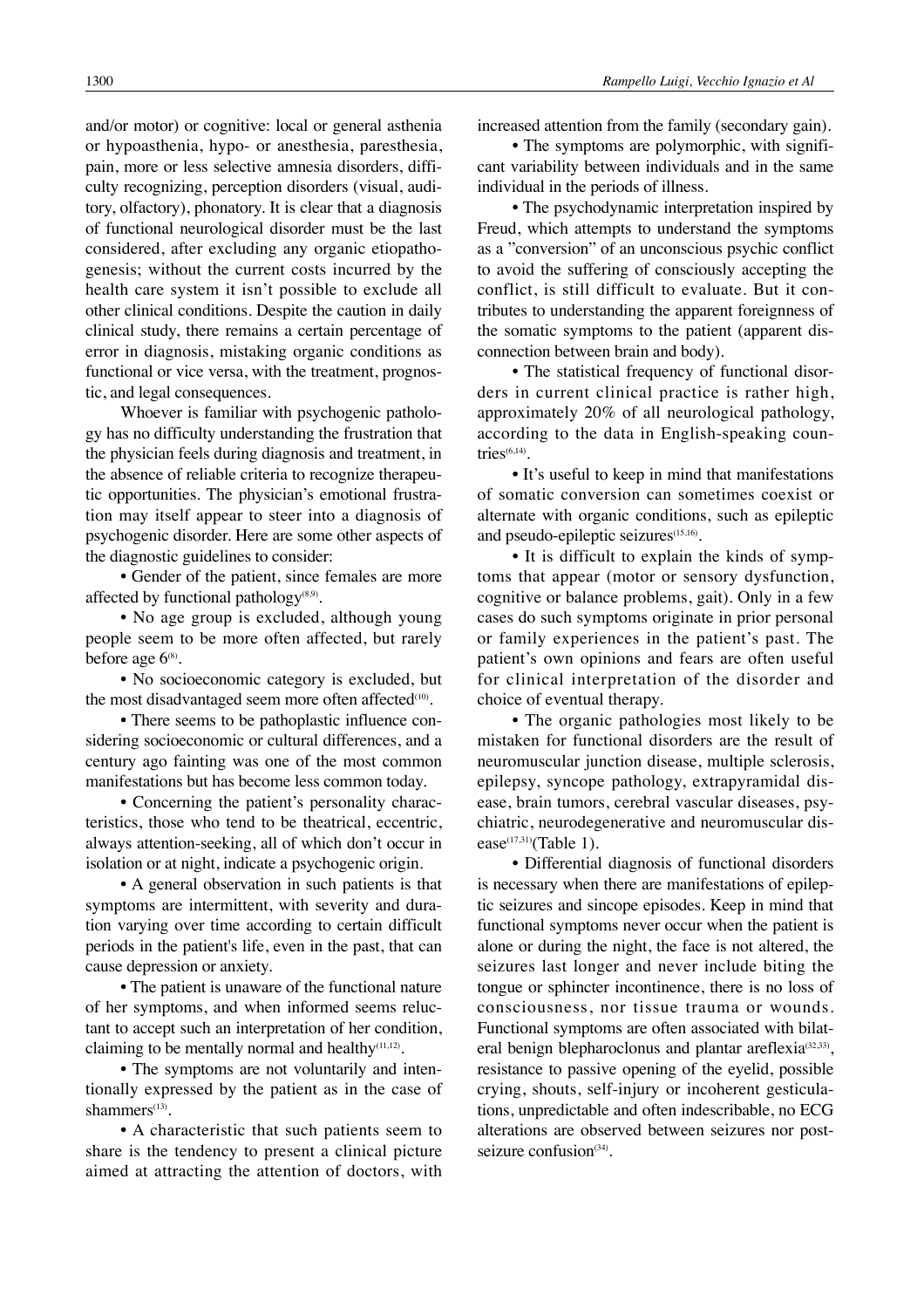• The American Epilepsy Society (2010) stated that bizarre complex automatisms can occur with frontal lobe seizures, frontal lobe seizures may have bilateral convulsive movements without impairment of consciousness, post-ictal confusion is often absent after frontal lobe sezures, aggressive and emotional behavior can occur after epileptic seizures. In some cases psychogenic seizures alternate with true epileptic seizures in the same patient.

• It should be possible to interrupt any manifestations of a functional disorder by distracting the patient through maneuvers that are incompatible with the symptoms: Finger Tap Test, complex mental calculation, or controlateral motor task.

• Despite the considerable effort of researchers to understand the physiological mechanisms underlying the process of somatic conversion, currently there are insufficient data to interpret the various functional syndromes, although recent evidence tends to support the hypothesis of possible cerebral alterations(33,35-38).

| Neuromuscular junction diseases |
|---------------------------------|
| Epilepsy                        |
| Syncope                         |
| Multiple sclerosis              |
| <b>Brain tumors</b>             |
| Psychiatric diseases            |
| Malingering                     |
| Extrapyramidopathy              |
| Cerebral vascular disease       |
| Neurodegenerative disease       |
| Gait disorder                   |
| Myelopathy                      |
| Neuromuscular disease           |
| Visual disorders                |
| Iatrogenic disorder             |

**Table 1**: Organic pathology mistaken for functional disorders.

• The effective role of the psychotherapeutic approach is still unclear, despite being widely  $used^{(39-43)}$ 

• Pharmacological treatment has achieved effective outcomes in some clinical trials<sup>(44)</sup>, and promising results of magnetic stimulation are reported in the literature $(45,46)$ .

• In our experience improvement compared to placebo has been achieved with drugs clearly hyperprolactinemic, such as benzamide substitutes, in association with anxiolytics or antidepressants drugs, with significant results, sometimes sufficiently effective to induce a true dependence on hyperprolactinemia syndrome<sup>(47-49)</sup>.

#### **Conclusions**

Despite the widespread existence of "functional" disorders throughout the world, and the notable scientific literature produced for over a century, currently there is no conclusive data to interpret the pathophysiology and appropriate treatment.

As in many other diseases that affect human beings, functional neurological manifestations may support the idea of a constitutional predisposition that coincides with certain periods or stressful life experiences (abuse, disappointment, grief, offense, loss, whether real or imagined). Thus symptoms may appear to be unpredictable, polymorphous, fluid and mutable, with partial or full remission possible. The constitutional element that we consider most likely in generating such symptoms is the histrionic or theatrical personality with a tendency to eccentricity, suggestibility, emotional immaturity, and attention-seeking (in the family, school and at work). The tendency to seek the secondary benefits of disease, encourages the persistence of symptoms despite the efforts of the physician (general practitioner, psychotherapist, psychiatrist, neurologist, rehabilitation specialist). It becomes a way of being and responding to stimuli.

The growing interest in "functional" disorders is justified by the frequency of the pathology and the need to differentiate it from organic disease. Healthcare systems endure significant costs in excluding other diagnoses, as well as providing scarce hospital beds needed for patients with more serious diseases. More effective treatment is needed to heal patients and improve their quality of life as well as that of their families. Neurologists have a great interest in better treatment since they are often the first called for diagnosis and treatment.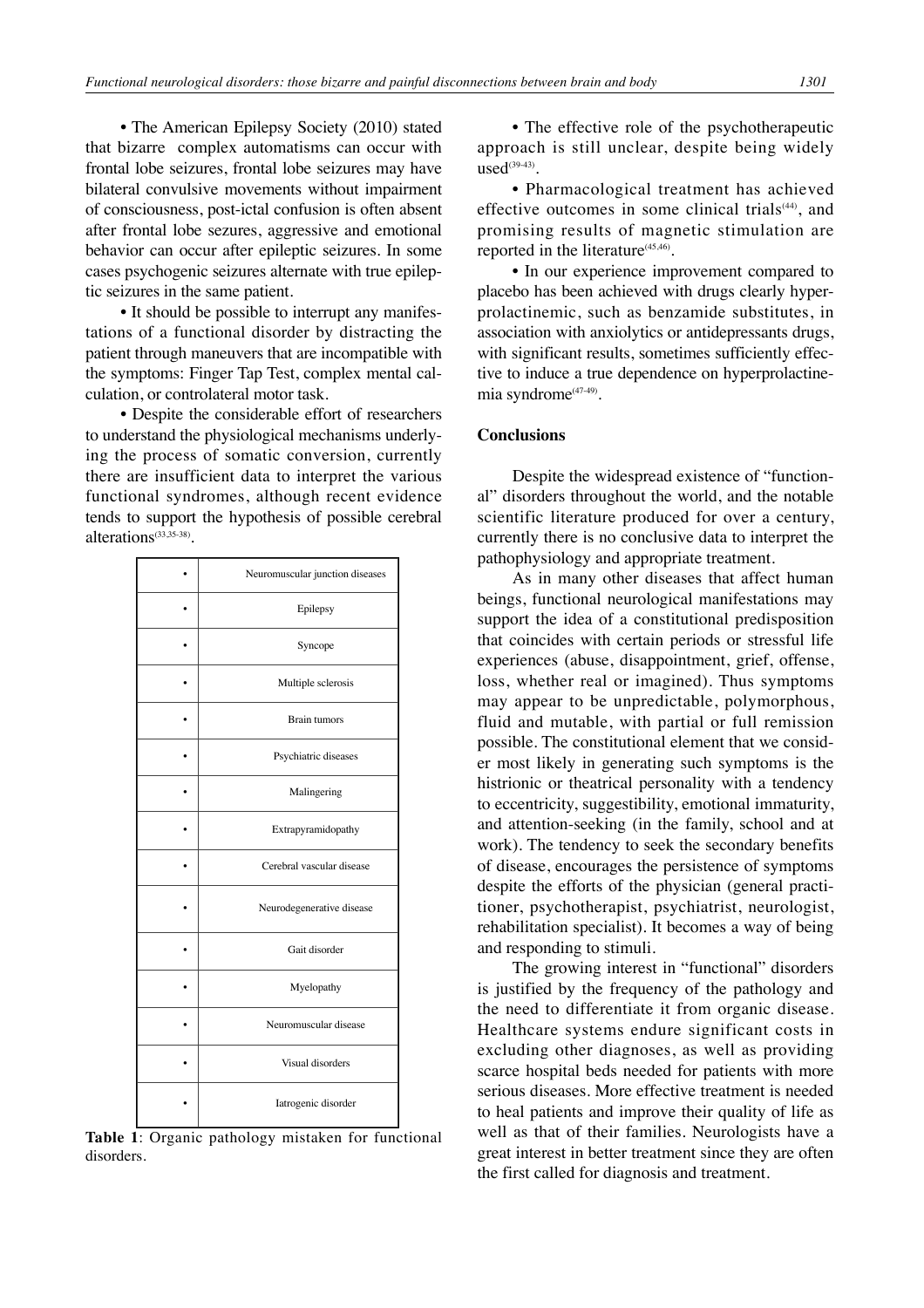## **References**

- 1) Espay AJ, Goldenhar LM, Voon V, Schrag A, Burton N, Lang AE. *Opinions and clinical practices related to diagnosing and managing patients with psychogenic movement disorders: an international survey of movement disorder society members.* Mov Disord 2009; 24: *1366-74*.
- 2) Mark J Edwards, Kailash P Bhatia *Functional (psychogenic) movement disorders: merging mind and brain*. Lancet Neurol 2012; 11: *250-60*.
- 3) APA. *Diagnostic and statistical manual of mental disorders:* DSM-IV. Washington, DC: American Psychiatric Association; 2014.
- 4) Scull DA. *Pseudoseizures or non-epileptic seizures (NES); 15 synonyms*. J Neurol Neurosurg Psychiatry 1997; 62(2): *200*.
- 5) Carson AJ1, Brown R, David AS, Duncan R, Edwards MJ, Goldstein LH, Grunewald R, Howlett S, Kanaan R, Mellers J, Nicholson TR, Reuber M, Schrag AE, Stone J, Voon V; UK-FNS. *Functional (conversion) neurological symptoms: research since the millennium,* J Neurol Neurosurg Psychiatry. 2012 Aug; 83(8): *842-50.*
- 6) RON MA, *Somatisation in neurological practice,* Journal of Neurology, Neurosurgery, and Psychiatry 1994; 57: *1161-1164*.
- 7) Bodde, N. M. G., Brooks, J. L., Baker, G. A., Boon, P. A. J. M., Hendriksen, J. G. M., Mulder, O. G., & Aldenkamp, A. P.. *Psychogenic non-epileptic* seizures*definition, etiology, treatment and prognostic issues: a critical review* 2009. Seizure, 18(8), *543-553*.
- 8) Maloney MD. D*iagnosing hysterical conversion reactions in children*. J Paediatr 1980; 97: *1016-20*.
- 9) Rosenbaum M. *Psychogenic seizures-why women?* Psychosomatics 2000; 41: *147-9*.
- 10) Escobar JI, Canino G. *Unexplained physical complaints. Psychopathology and epidemiological correlates.* Br J Psychiatry 1989; 154 (suppl 4): *24-7*.
- 11) Shen W, Bowman E, Markand O. *Presenting the diagnosis of pseudoseizures*. Neurology 1990; 40: *756-9*.
- 12) Farias ST, Thieman C, Alsaadi TM. *Psychogenic nonepileptic seizures: acute change in event frequency after presentation of the diagnosis.* Epilepsy Behav 2003; 4: *424-9*.
- 13) Voon V, Gallea C, Hattori N, et al. *The involuntary nature of conversion disorder.* Neurology 2010; 74: *223-8*.
- 14) Schiffer RB. *Psychiatric aspects of clinical neurology.* Am J Psychiatry 1983; 140: *205-7*.
- 15) Galimberti CA, Ratti MT, Murelli R, Marchioni E, Manni R, Tartara A. *Patients with psychogenic nonepileptic seizures, alone or epilepsy-associated, share a psychological profile distinct from that of epilepsy patients*. J Neurol 2003; 250: *338-46*.
- 16) Benbadis SR, Agrawal V, Tatum WO. *How many patients with psychogenic nonepileptic seizures also have epilepsy?* Neurology 2001; 57: *915-7*.
- 17) Rampello, L., Buttà, V., Raffaele, R., Vecchio, I., Battaglia, G., Cormaci, G., & Alvano, A. (2005). *Progressive supranuclear palsy: a systematic review.* Neurobiology of disease, 20(2), *179-186*.
- 18) Rampello, L., Alvano, A., Battaglia, G., Bruno, V., Raffaele, R., & Nicoletti, F. (2006). T*ic disorders: from*

*pathophysiology to treatment.* Journal of neurology, 253(1), *1-15*.

- 19) Rampello, L., Alvano, A., Battaglia, G., Raffaele, R., Vecchio, I., & Malaguarnera, M. (2005). *Different clinical and evolutional patterns in late idiopathic and vascular parkinsonism.* Journal of neurology, 252(9), *1045-1049*
- 20) Rampello, L., Nicoletti, F., & Nicoletti, F. (2000). *Dopamine and depression*. CNS drugs, 13(1), *35-45*.
- 21) Rampello, L., Malaguarnera, M., Rampello, L., Nicoletti, G., & Battaglia, G. (2012). *Stabbing headache in patients with autoimmune disorders.* Clinical Neurology and neurosurgery, 114(6), *751-753*.
- 22) Rampello, L., Casolla, B., Rampello, L., Pignatelli, M., Battaglia, G., Gradini, R., & Nicoletti, F. (2011). *The conditioned eyeblink reflex: a potential tool for the detection of cerebellar dysfunction in multiple sclerosis.* Multiple Sclerosis Journal, 17(10), *1155-1161*.
- 23) Migliore, M., Vecchio, I., Rampello, L., Borrata, F., Astuto, M., Rampello, L.. (2012). *Multisciplinary approach of non-thymomatous myasthenia gravis*. Acta Med Medit, 28(3), *211-213*.
- 24) Migliore M, Alongi G, Rampello L, Astuto M. V*ideo assisted trans-cervical thymectomy: a minimally invasive approach to treat non-thymomatous myasthenia gravis.* Ann Ital Chir. 2013 Nov-Dec; 84(6): *667-70*.
- 25) Rampello L., Ruggieri M., Vecchio I., Battaglia G., Chisari C.G.,Malaguarnera M., Zelante G., Catalano A., Rampello L. "*Astenia: una maschera per tante identità. Ruolo della patologia della placca neuromuscolare"* Acta Medica Mediterranea, 2011, 27: *163-8*.
- 26) Rampello, L., Ruggieri, M., Vecchio, I., Battaglia, G., Chisari, C. G., Malaguarnera, M., Rampello, L. (2011). *Amyotrophic lateral sclerosis: differential diagnosis with cervical myeloradiculopathy.* Acta Medica Mediterranea, 27(3), *149-152*.
- 27) Zelante, G., Catalano, A., Ricceri, R., Rampello, L., Rampello, L. (2012). *La demenza vascolare sottocorticale: luci ed ombre.* Acta Medica Mediterranea, 28, *45- 52.*
- 28) Rampello, L., Vecchio, I., Battaglia, G., Malaguarnera, G., & Rampello, L. (2012). *Diabetic neuropathy. Elements of epidemiology and pathophysiology*. Acta Medica Mediterranea, 28, *219*.
- 29) Rampello, L., Vecchio, I., Malaguarnera, M. , Rampello, L.. (2012). *Parkinsonism with cognitive impairment.* Acta Medica Mediterranea, 28, *123-125*.
- 30) Rampello L, Vecchio I, Malaguarnera M, RAMPELLO L (2012). *Diabetic neuropathy. Diagnosis*. Acta Medica Mediterranea, vol. 28, *133-138*.
- 31) Rampello L, Vecchio I, Malaguarnera M, Malaguarnera G, Rampello L (2012). Parkinson's disease: knowing it to recognize it. Acta Medica Mediterranea, vol. 28, p. 113-116
- 32) Rampello L, Vecchio I, Migliore M, Malaguarnera M, Rampello L. *Multidisciplinary Approach For The Diagnosis of Neurogenic Vasovagal Syncope.* 2012 Acta Medica Mediterranea, vol. 28, *207-210*.
- 33) Rampello L, Battaglia G, Rampello L, Malaguarnera M., *Bilateral benign blepharoclonus*, Clin Neurol Neurosurg. 2009 Jun, 111(5): *480-1*.
- 34) Leis AA, Ross MA, Summers AK. *Psychogenic seizures: ictal characteristics and diagnostic pitfalls.* Neurology 1992; 42: *95-9.*